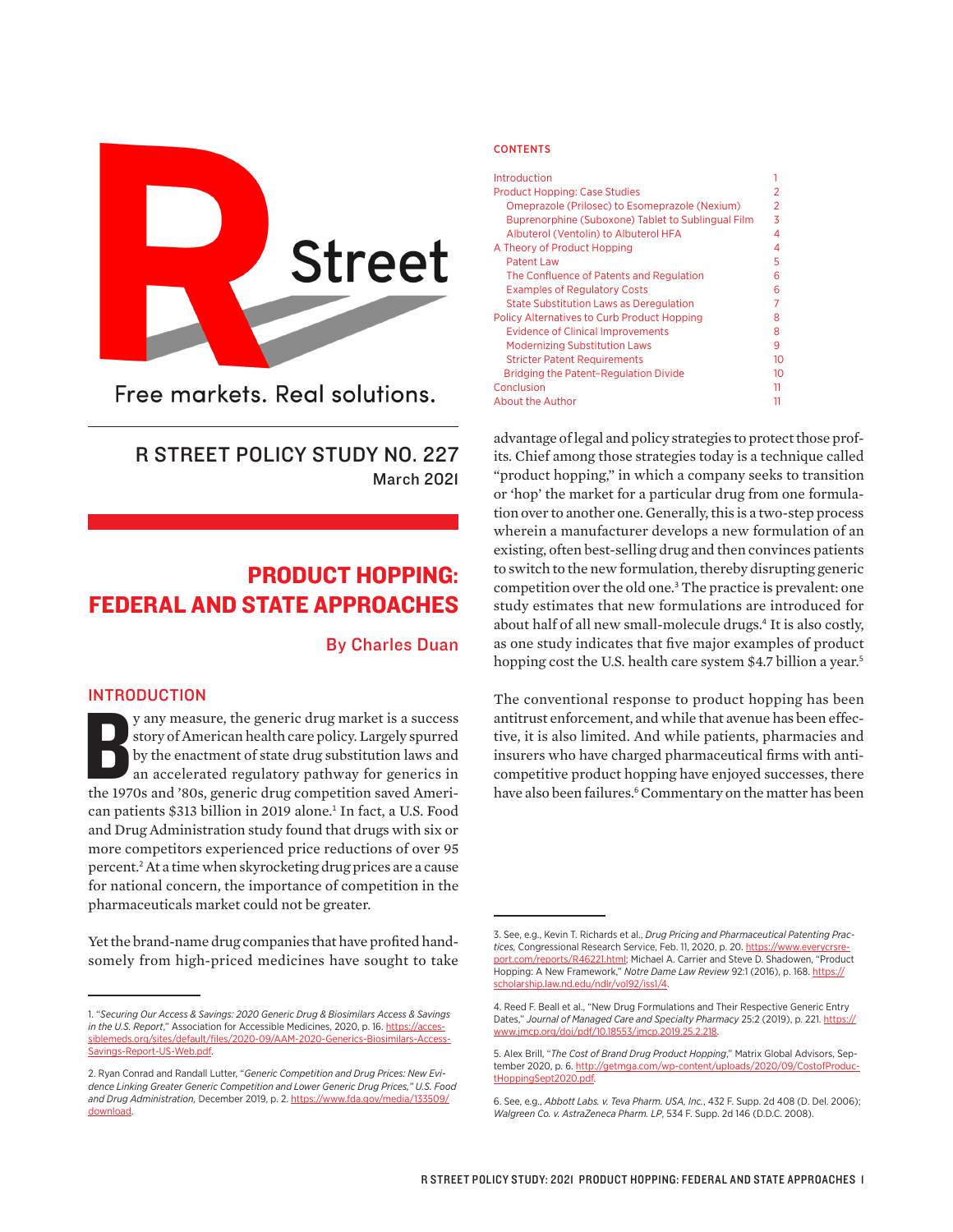no less divided, all of which suggests a need to go beyond antitrust law as a response.<sup>7</sup>

Accordingly, this paper identifies several policy approaches that would limit the effects and prevalence of product hopping at both the federal and state levels. It posits that since it requires a combination of patent exclusivity on the new formulation of a drug and the imposition of a regulatory cost on the original one, solutions must target either the patent exclusivity arm or the regulatory cost arm. And moreover, the effectiveness of those solutions depends upon how well they are able to minimize the confluence of patents and regulation that enables product hopping. In particular, solutions worth consideration include improvements to FDA review of drugs, expansion of state generic substitution laws, strengthening of the patent examination processes and clarification of government patent licensing authority.

#### PRODUCT HOPPING: CASE STUDIES

Product hopping occurs when the manufacturer of an existing drug develops a slightly altered formulation and then convinces patients to switch over. Insofar as there is competition over the original formulation but not over the newer one, the effect is to enable the drug manufacturer to escape competition and thereby preserve inflated profits.

In a free market, product hopping should be doomed to fail. After all, if competitive prices on the older formulation are lower than monopoly prices on the new one, it stands to reason that patients would not want to switch unless the improvements were of substantial value. Nevertheless, in almost every case of product hopping, those improvements are minimal and insufficient to support a substantial price difference.

In light of this, as a first step to understanding how product hopping seems to defy this straightforward economic logic, this section presents several case studies of known product hops, which examine the actual changes made to each product, the drug companies' strategies for switching patients to the new formulation and the reactions of courts to those activities. These demonstrate the functioning of pharmaceutical markets and enable the development of the theory of product hopping that is presented in the following section.

#### Omeprazole (Prilosec) to Esomeprazole (Nexium)

Omeprazole is used to treat acid reflux and other gastrointestinal conditions. Originally manufactured and patented by AstraZeneca and sold under the name Prilosec, it is on the World Health Organization's list of essential medicines, and has long been one of the most prescribed medications in the United States. In 2000, it had earned AstraZeneca an estimated \$6 billion.<sup>8</sup> However, in 2001, the patent on omeprazole was due to expire, which AstraZeneca predicted would lead to a sharp decline in revenue.<sup>9</sup> In response, the company initiated its "Shark Fin Project" (so named because without a strategy, the company's profits over time would resemble the gradually rising and then rapidly dropping contour of a shark's fin) to develop a replacement product to hop to.<sup>10</sup>

The reformulation that AstraZeneca chose, called esomeprazole, revealed near-zero innovation and near-zero benefit. Omeprazole is a mixture of two enantiomers; that is, two molecules that are identical in composition but mirror images of each other, as a left hand is to a right. Esomeprazole was just one of the two molecules.<sup>11</sup> While one isolated enantiomer can sometimes perform better than the mixture, the evidence of benefit simply was not there for esomeprazole.12 In fact, study after study found no substantial difference.<sup>13</sup> Indeed, AstraZeneca's own research only found a benefit when comparing 40 mg of esomeprazole to 20 mg of omeprazole, which led commentators to discount those studies as "stacked."<sup>14</sup>

Nevertheless, the minor change was sufficient to garner AstraZeneca a new patent, which it began selling under the

<sup>7.</sup> See, e.g., Carrier and Shadowen (note that one coauthor was counsel for plaintiffs in several antitrust suits). [https://scholarship.law.nd.edu/ndlr/vol92/iss1/4](https://​scholarship.​law.​nd.​edu/​ndlr/​vol92/​iss1/​4); Vikram Iyengar, "Should Pharmaceutical Product Hopping Be Subject to Antitrust Scrutiny?", Journal of the Patent and Trademark Office Society 97:4 (2015), p. 663. [https://assets.](https://assets.fenwick.com/legacy/FenwickDocuments/Pharmaceutical-Product-Hopping.pdf) [fenwick.com/legacy/FenwickDocuments/Pharmaceutical-Product-Hopping.pdf](https://assets.fenwick.com/legacy/FenwickDocuments/Pharmaceutical-Product-Hopping.pdf); Timothy J. Muris and Jonathan E. Nuechterlein, "Generic Drugs, Used Textbooks, and the Limits of Liability for Product Improvements," *Criterion Journal on Innovation* 4 (2019), p. 207. [https://www.criterioninnovation.com/articles/muris-nuechterlein](https://www.criterioninnovation.com/articles/muris-nuechterlein-generic-drugs-and-used-textbooks.pdf)[generic-drugs-and-used-textbooks.pdf](https://www.criterioninnovation.com/articles/muris-nuechterlein-generic-drugs-and-used-textbooks.pdf).

<sup>8.</sup> Mark Metzke, "Targeting Enantiomer Product Hopping with a New 'Obviousness' Standard," *UCLA Journal of Law and Technology* 14:1 (2010), p. 8. [https://uclajolt.com/](https://uclajolt.com/home/Articles/2010/01_100915_metzke.pdf) [home/Articles/2010/01\\_100915\\_metzke.pdf](https://uclajolt.com/home/Articles/2010/01_100915_metzke.pdf); *Model List of Essential Medicines* World Health Organization, (21st edition, 2019). [https://apps.who.int/iris/bitstream/handle/](https://apps.who.int/iris/bitstream/handle/10665/325771/WHO-MVP-EMP-IAU-2019.06-eng.pdf) [10665/325771/WHO-MVP-EMP-IAU-2019.06-eng.pdf.](https://apps.who.int/iris/bitstream/handle/10665/325771/WHO-MVP-EMP-IAU-2019.06-eng.pdf)

<sup>9.</sup> Metzke, p. 8. [https://uclajolt.com/home/Articles/2010/01\\_100915\\_metzke.pdf](https://uclajolt.com/home/Articles/2010/01_100915_metzke.pdf); "*Purple Haze: How a Little Purple Pill Called Nexium Exposes Big Problems in the U.S. Drug Supply Chain,"* 3 Axis Advisors LLC, Nov. 7, 2019, p. 3. [https://www.3axisadvisors.](https://www.3axisadvisors.com/projects/2019/12/10/purple-haze-how-a-little-purple-pill-called-nexium-exposes-big-problems-in-the-us-drug-supply-chain) [com/projects/2019/12/10/purple-haze-how-a-little-purple-pill-called-nexium-expos](https://www.3axisadvisors.com/projects/2019/12/10/purple-haze-how-a-little-purple-pill-called-nexium-exposes-big-problems-in-the-us-drug-supply-chain)[es-big-problems-in-the-us-drug-supply-chain](https://www.3axisadvisors.com/projects/2019/12/10/purple-haze-how-a-little-purple-pill-called-nexium-exposes-big-problems-in-the-us-drug-supply-chain).

<sup>10. &</sup>quot;Purple Haze," p. 3. [https://www.3axisadvisors.com/projects/2019/12/10/purple](https://www.3axisadvisors.com/projects/2019/12/10/purple-haze-how-a-little-purple-pill-called-nexium-exposes-big-problems-in-the-us-drug-supply-chain)[haze-how-a-little-purple-pill-called-nexium-exposes-big-problems-in-the-us-drug](https://www.3axisadvisors.com/projects/2019/12/10/purple-haze-how-a-little-purple-pill-called-nexium-exposes-big-problems-in-the-us-drug-supply-chain)[supply-chain.](https://www.3axisadvisors.com/projects/2019/12/10/purple-haze-how-a-little-purple-pill-called-nexium-exposes-big-problems-in-the-us-drug-supply-chain)

<sup>11.</sup> Metzke, pp. 7–8. [https://uclajolt.com/home/Articles/2010/01\\_100915\\_metzke.pdf](https://uclajolt.com/home/Articles/2010/01_100915_metzke.pdf).

<sup>12.</sup> Mark A. Lemley, "Expecting the Unexpected," *Notre Dame Law Review* 92:3 (2017), pp. 1377–79. <https://scholarship.law.nd.edu/ndlr/vol92/iss3/8>.

<sup>13.</sup> Waheed Asghar et al., "Comparative Efficacy of Esomeprazole and Omeprazole: Racemate to Single Enantiomer Switch," *DARU Journal of Pharmaceutical Sciences* 23 (2015), No. 50 (reviewing fourteen studies). [https://www.ncbi.nlm.nih.gov/pmc/](https://www.ncbi.nlm.nih.gov/pmc/articles/PMC4647708) [articles/PMC4647708](https://www.ncbi.nlm.nih.gov/pmc/articles/PMC4647708).

<sup>14.</sup> See, e.g., S. J. Edwards et al., "Systematic Review: Proton Pump Inhibitors (PPIs) for the Healing of Reflux Oesophagitis," *Alimentary Pharmacology and Therapeutics* 24:5 (2006), p. 745.<https://pubmed.ncbi.nlm.nih.gov/16918878>; Robert Langreth and Matthew Herper, "Pill Pushers," *Forbes*, Apr. 21, 2006. [https://www.forbes.com/](https://www.forbes.com/forbes/2006/0508/094a.html) [forbes/2006/0508/094a.html](https://www.forbes.com/forbes/2006/0508/094a.html).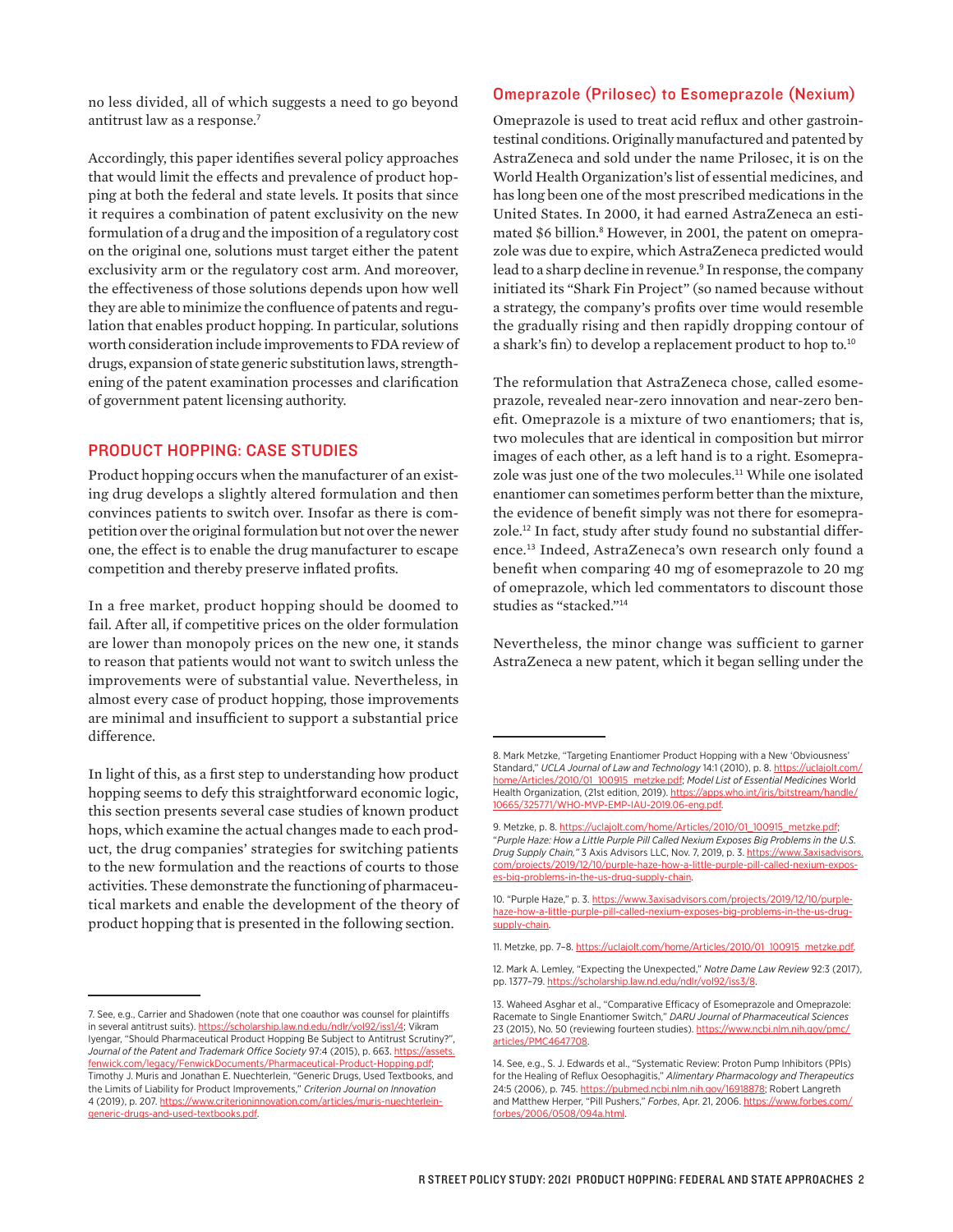name Nexium.<sup>15</sup> And, while generic omeprazole became available after the patent on that drug expired in 2001, Astra-Zeneca undertook aggressive efforts, through advertising to doctors and various regulatory delay tactics against generic competitors, to switch patients to its reformulated esomeprazole product.<sup>16</sup> Such tactics were successful, as one study found that in 2006, generics accounted for a mere 7 percent of the omeprazole/esomeprazole market, and that AstraZeneca enjoyed over \$10 billion in profits from Nexium in 2003.<sup>17</sup>

In 2006 and 2007, several pharmacies brought suit against AstraZeneca, alleging that its product hopping from omeprazole to esomeprazole constituted an attempt at market monopolization in violation of antitrust law. A federal judge in the D.C. District Court rejected the suit on the grounds that the possible procompetitive benefits of adding the reformulated product to the market defeated any finding of anticompetitive conduct.18 In the judge's view, patients as market consumers were able to choose between omeprazole and esomeprazole since both remained on the market, such that the latter product would only have been profitable if patients perceived greater value in it.<sup>19</sup>

While the court's reasoning has superficial appeal, it is puzzling in view of the facts: Despite a near total lack of evidence of any benefit to esomeprazole, patients paid extraordinarily high prices for it rather than choosing available generics. That puzzle suggests that the market forces at play are more complex, enabling drug companies to engage in successful product hopping even where it ought not to work in a free market.

#### Buprenorphine (Suboxone) Tablet to Sublingual Film

The combination of buprenorphine with naloxone—sold under the brand name Suboxone—is prescribed in the treatment of opioid addiction. In 2008 alone, it reaped over \$540 billion in profits for its manufacturer, Reckitt Benckiser.<sup>20</sup> Suboxone was originally made available as a tablet, and Reckitt enjoyed regulatory exclusivity that prevented generic competition over that formulation until it was due to expire in 2009. Faced with expiration, Reckitt devised a product hopping strategy. As with AstraZeneca and esomeprazole, Reckitt obtained patents on the new formulation, in this case a sublingual film strip designed to dissolve under the tongue, despite substantial evidence even known to the company that the newer product was not a substantial improvement and indeed potentially less child-resistant than the tablet.<sup>21</sup>

Reckitt's spinoff firm Indivior, which took over marketing for the sublingual film product, also pushed patients to switch to the new formulation. But its efforts were more striking in tactics and effect than AstraZeneca's, because they attempted to defraud government officials. Despite studies showing that children were more likely to open and consume the film formulation, Indivior represented to the Massachusetts Medicaid program, MassHealth, that children were less likely to eat it.<sup>22</sup> As a result, MassHealth began reimbursing for the sublingual film, thereby enabling the product hop away from the tablet.<sup>23</sup> Although the Department of Justice uncovered the fraud and levied over \$1 billion in fines in 2019 and 2020, the product hopping strategy was nevertheless successful in that Reckitt continued to earn massive profits on the new formulation.<sup>24</sup> Indeed, they allegedly switched up to 85 percent of patients and earned over \$1 billion a year.<sup>25</sup>

In 2013, a group of Suboxone patients and insurance companies brought suit against Reckitt, alleging unlawful monopolization.<sup>26</sup> Reckitt countered, citing the omeprazole decision as precedent, but the federal judge in the Eastern District of Pennsylvania disagreed.<sup>27</sup> Because Reckitt had actively worked to remove Suboxone tablets from the shelves under its false theory of child safety, the court concluded that Reckitt had engaged in "coercive measures" that denied patients any real choice between the formulations.<sup>28</sup> Accordingly, the court agreed that the theory of antitrust harm was plausible,

<sup>15.</sup> Method for the Treatment of Gastric Acid-Related Diseases and Production of Medication Using (-) Enantiomer of Omeprazole, U.S. Patent No. 5,877,192 (issued Mar. 2, 1999).

<sup>16. &</sup>quot;Purple Haze," pp. 22–24. [https://www.3axisadvisors.com/projects/2019/12/10/](https://www.3axisadvisors.com/projects/2019/12/10/purple-haze-how-a-little-purple-pill-called-nexium-exposes-big-problems-in-the-us-drug-supply-chain) [purple-haze-how-a-little-purple-pill-called-nexium-exposes-big-problems-in-the-us](https://www.3axisadvisors.com/projects/2019/12/10/purple-haze-how-a-little-purple-pill-called-nexium-exposes-big-problems-in-the-us-drug-supply-chain)[drug-supply-chain](https://www.3axisadvisors.com/projects/2019/12/10/purple-haze-how-a-little-purple-pill-called-nexium-exposes-big-problems-in-the-us-drug-supply-chain).

<sup>17.</sup> Ibid., pp. 30–31.

<sup>18.</sup> *Walgreen Co. v. AstraZeneca Pharm. LP*, 534 F. Supp. 2d 146, pp. 151–52 (D.D.C. 2008).

<sup>19.</sup> Ibid.

<sup>20.</sup> *Annual Report and Financial Statements 2008,* Reckitt Benckiser Group PLC, March 2009, p. 20. [https://www.annualreports.com/HostedData/](https://www.annualreports.com/HostedData/AnnualReportArchive/r/LSE_RB_2008.pdf) [AnnualReportArchive/r/LSE\\_RB\\_2008.pdf](https://www.annualreports.com/HostedData/AnnualReportArchive/r/LSE_RB_2008.pdf). Note: these numbers apply a currency exchange rate of 1.6.

<sup>21.</sup> Rebecca L. Haffajee and Richard G. Frank, "Generic Drug Policy and Suboxone to Treat Opioid Use Disorder," *Journal of Law Medicine and Ethics* 47 (2019), pp. 44–45. [https://journals.sagepub.com/doi/abs/10.1177/1073110519898042;](https://journals.sagepub.com/doi/abs/10.1177/1073110519898042) Plea Agreement at Exh. B, paras. 18–26, pp. 5–8, *United States v. Indivior Sols., Inc.*, No. 1:19-cr-16 (W.D. Va. July 27, 2020) (Doc. No. 427-5). [https://www.justice.gov/usao-wdva/press](https://www.justice.gov/usao-wdva/press-release/file/1300366/download)[release/file/1300366/download](https://www.justice.gov/usao-wdva/press-release/file/1300366/download).

<sup>22.</sup> Plea Agreement at Exh. B, paras. 22–26, *Indivior Sols.*, No. 1:19-cr-16.

<sup>23.</sup> Ibid., p. 27.

<sup>24.</sup> Ibid., p. 3; See also: United States Department of Justice, "Justice Department Obtains \$1.4 Billion from Reckitt Benckiser Group in Largest Recovery in a Case Concerning an Opioid Drug in United States History," Press Release, July 11, 2019. [https://](https://www.justice.gov/opa/pr/justice-department-obtains-14-billion-reckitt-benckiser-group-largest-recovery-case) [www.justice.gov/opa/pr/justice-department-obtains-14-billion-reckitt-benckiser](https://www.justice.gov/opa/pr/justice-department-obtains-14-billion-reckitt-benckiser-group-largest-recovery-case)[group-largest-recovery-case](https://www.justice.gov/opa/pr/justice-department-obtains-14-billion-reckitt-benckiser-group-largest-recovery-case).

<sup>25.</sup> *In re Suboxone (Buprenorphine Hydrochloride & Naloxone) Antitrust Litig.*, 64 F. Supp. 3d 665, pp. 673–75 & n.3 (E.D. Pa. 2014).

<sup>26.</sup> Ibid., p. 672.

<sup>27.</sup> Ibid., p. 680.

<sup>28.</sup> Ibid., p. 682.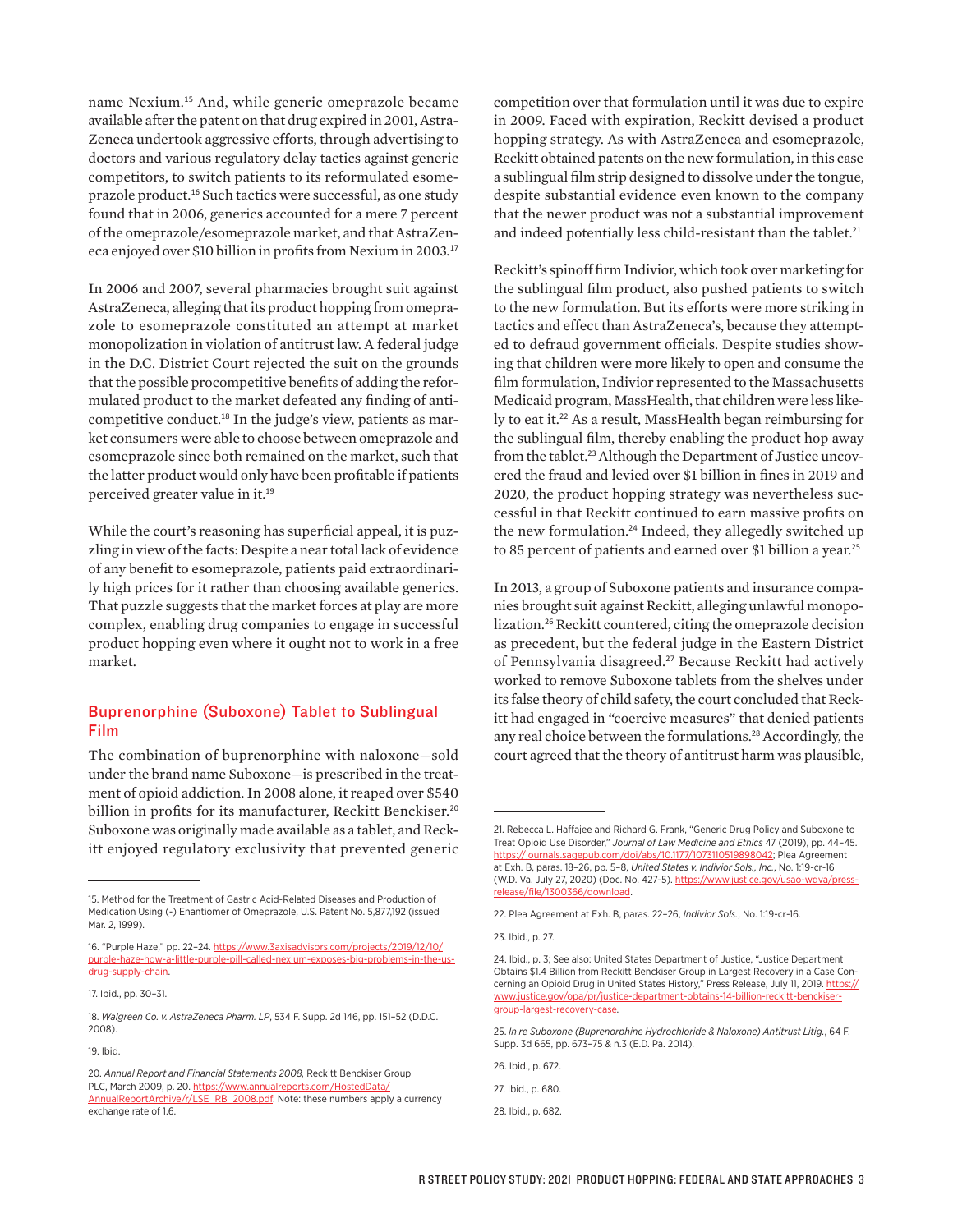and allowed the case to proceed.<sup>29</sup> The patents on the sublingual film formulation were also challenged in view of the fact that the formulation was an obvious change from the tablet; the USPTO and courts agreed, rendering the patents invalid and enabling generic firms to manufacture the film.<sup>30</sup>

While the fraud conviction, initial antitrust suit success and patent invalidations are perhaps a satisfying outcome in this case, it should be concerning that Reckitt opted for this level of behavior in the first place. Presumably, the company could have developed a more child-resistant product if it had invested in research, and the fact that it did not do so suggests a serious misalignment in innovation incentives.

## Albuterol (Ventolin) to Albuterol HFA

Albuterol is a drug commonly used for the treatment of asthma and is packaged in an inhaler. Through 2008, albuterol inhalers were widely available and relatively inexpensive due to the availability of generics. But, in 2008, the generic was effectively banned from sale, forcing patients to switch to a patented brand-name inhaler that cost up to twice as much even with insurance coverage.<sup>31</sup> Although the albuterol switch is not often cited as an example of product hopping, it meets the definition and the events that enabled it are instructive as they demonstrate a less traditional, but nevertheless important way that product hopping can occur.

The albuterol inhaler contains two main components: the albuterol compound itself and a pressurized propellant that sprays the compound out of the inhaler's valve. Initial inhalers, developed in the mid-1900s, used chlorofluorocarbons (CFCs) as the propellant. By the 1970s, the environmental dangers of CFCs were becoming known and eventually led to the 1987 adoption of the Montreal Protocol that called for substantial reductions in the use of CFCs. A key exception in the Montreal Protocol was for essential-use medicines, which enabled the generic albuterol inhaler to remain on the market.<sup>32</sup>

In 2005, the FDA began a proceeding to consider de-designating the inhaler as an essential-use medicine exempt under the Montreal Protocol by 2008, to be replaced with inhalers using a propellant of tetrafluoroethane (HFA-

134a).<sup>33</sup> Numerous patients criticized the change on the grounds that, because GlaxoSmithKline held patents on the HFA formulation, the prices of inhalers would increase substantially, potentially leaving some asthmatics unable to afford them.34 Indeed, the FDA's own economic analysis suggested that Americans would spend about \$8 billion more for albuterol inhalers between the 2008 ban on generic inhalers and the 2017 anticipated expiration of GSK's patents.<sup>35</sup> It further anticipated that between 3 and 8 million fewer inhalers would be sold due to the increase in cost—even after "[t] aking into account GSK's commitment to provide free samples and coupons."<sup>36</sup> Nevertheless, the FDA went forward with the de-designation, relying, in part, on the unquantifiable environmental benefits, in part on GSK's promises not to raise prices on the HFA inhalers and, in part, on a "general policy of encouraging innovation and protecting investment in research and development."<sup>37</sup>

This particular "product hop" reveals an unexpected dimension to the practice. Taking as a given that the more environmentally friendly inhaler was, in fact, a valuable improvement and that environmental regulation is publicly beneficial, then none of the events that occurred would seem amiss. Yet, the overall result—that some low-income asthma patients would be priced out of access to an essential medicine and others would be required to pay not just increased prices but monopoly prices on formerly generic inhalers—is problematic.<sup>38</sup> Indeed, a 2015 study of albuterol prices and usage found that, just among insured patients, out-of-pocket costs after insurance rose by 85 percent after the ban went into effect, and that use of inhalers declined by an estimated 5 percent due to the increase in cost.39 The following sections will address the issues surrounding such a strategy and whether there is an alternative approach.

#### A THEORY OF PRODUCT HOPPING

The previous case studies reveal a pattern that suggests that product hopping requires the presence of two main impediments to competition: First, an easily obtained legal exclusivity (or, a patent) must exist that prevents competition over the new formulation. Second, there must exist a regulatory

35. Ibid., p. 17183.

37. Ibid., p. 17176, pp. 17183–84, p. 17186.

<sup>29.</sup> Ibid., p. 684.

<sup>30.</sup> *BioDelivery Scis. Int'l, Inc. v. RB Pharm. Ltd.*, No. IPR2014-00325, slip op. p. 2 (P.T.A.B. June 30, 2015) (final written decision), aff'd without opinion, 667 F. App'x 997 (Fed. Cir. 2016); *Indivior Inc. v. Dr. Reddy's Labs., SA*, 930 F.3d 1325, pp. 1330–31 (Fed. Cir. 2019).

<sup>31.</sup> Anupam B. Jena et al., "The impact of the US Food and Drug Administration Chlorofluorocarbon ban on out-of-Pocket Costs and Use of Albuterol Inhalers Among Individuals with Asthma," *JAMA Internal Medicine* 175:7 (2015), p. 1172. [https://](https://pubmed.ncbi.nlm.nih.gov/25962128) [pubmed.ncbi.nlm.nih.gov/25962128.](https://pubmed.ncbi.nlm.nih.gov/25962128)

<sup>32.</sup> Leslie Hendeles et al., "Withdrawal of Albuterol Inhalers Containing Chlorofluorocarbon Propellants," *The New England Journal of Medicine* 356:13 (2007), p. 1345 & tbl.1.<https://pubmed.ncbi.nlm.nih.gov/17392304>.

<sup>33.</sup> Ibid., p. 1345.

<sup>34.</sup> Use of Ozone-Depleting Substances; Removal of Essential-Use Designations, 70 Fed. Reg. 17167, p. 17175 (Food & Drug Admin. Apr. 4, 2005). [https://www.federalreg](https://www.federalregister.gov/documents/2005/04/04/05-6599/use-of-ozone-depleting-substances-removal-of-essential-use-designations)[ister.gov/documents/2005/04/04/05-6599/use-of-ozone-depleting-substances](https://www.federalregister.gov/documents/2005/04/04/05-6599/use-of-ozone-depleting-substances-removal-of-essential-use-designations)[removal-of-essential-use-designations](https://www.federalregister.gov/documents/2005/04/04/05-6599/use-of-ozone-depleting-substances-removal-of-essential-use-designations).

<sup>36.</sup> Ibid.

<sup>38.</sup> See, e.g., Joseph S. Ross and Rita F. Redberg, "On Chlorofluorocarbon Bans and Inhaled Albuterol Prices," JAMA Internal Medicine 175:7 (2015), p. 1179. [https://](https://pubmed.ncbi.nlm.nih.gov/25962127) [pubmed.ncbi.nlm.nih.gov/25962127](https://pubmed.ncbi.nlm.nih.gov/25962127).

<sup>39.</sup> Jena et al., pp. 1174 and 1177. [https://pubmed.ncbi.nlm.nih.gov/25962128.](https://pubmed.ncbi.nlm.nih.gov/25962128)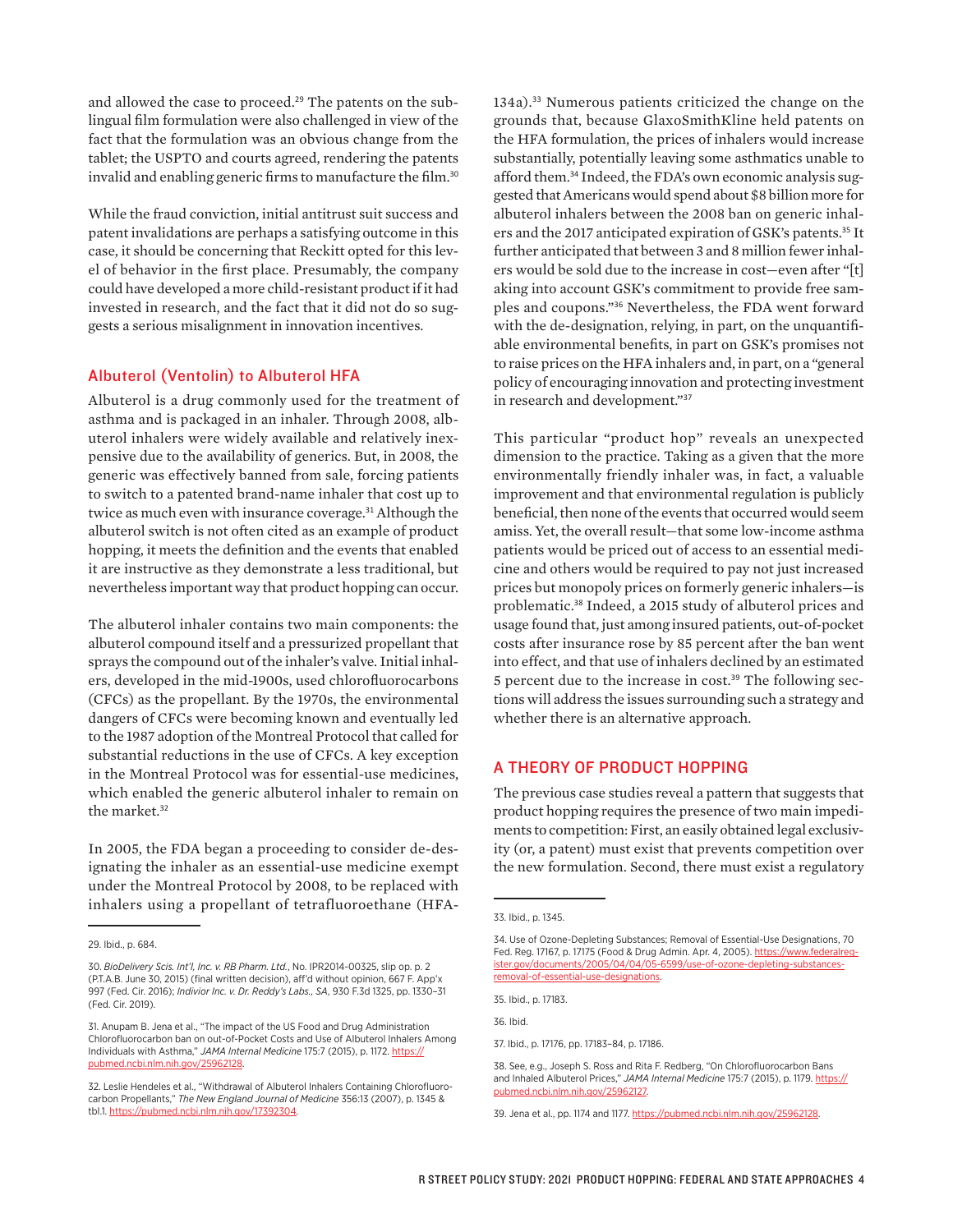regime that artificially increases the cost of the original formulation. Recognizing this relationship between patents and regulation in product hopping is important because, individually, both patents and regulation may seem benign. Patents are designed to encourage the development of new technologies and improvements to existing knowledge, and in the context of product hopping, they might appear to be serving that function well insofar as they do induce the development of new formulations that may offer consumer benefits. Regulations, too, are generally intended to promote the public interest and foster competition by correcting market failures, and the costs of regulatory compliance generally should be no more problematic than other costs of doing business. However, it is the unexpected interaction between these two seemingly unrelated legal regimes that becomes problematic.

#### Patent Law

As proposed above, half of the product hopping formula is an exclusivity right over the later product, and the most commonly used mechanism of exclusivity is the federal patent. Although there are other legal exclusivity rights available to drug makers that could support product hopping, patents feature most prominently because they are especially flexible, powerful and easy to obtain.<sup>40</sup> Accordingly, understanding the nature of patent protection is necessary to understand the mechanics of product hopping.

A patent is an exclusive right that the federal government grants over an invention that affords the holder the power to sue for damages or potentially to stop competitors who make, use or sell the same invention or similar ones.<sup>41</sup> That exclusivity is temporary but relatively long-lived: 20 years from the date when an application for a patent is first filed. For a patent to be legally granted, the invention covered by the patent must, at the time of application, be new compared to existing technology and more than an obvious improvement of existing technology.<sup>42</sup>

To apply for a patent, the inventor submits to the U.S. Patent and Trademark Office an application describing the invented technology and defining the "scope of the invention;" that is, the range of products and services that fall within the exclusivity protections of the desired patent. An agency examiner then searches the scientific literature and compares it against the defined scope of the invention as written in specialized

40. Carrier and Shadowen, p. 221. <https://scholarship.law.nd.edu/ndlr/vol92/iss1/4>.

paragraphs of the patent application called "claims."<sup>43</sup> If the examiner finds that the application's claims meet the novelty and nonobviousness requirements, and that the application meets other requirements of format and content, the patent is granted.<sup>44</sup>

A perhaps counterintuitive implication of this patentgranting process is that there is no simple correspondence between patents and invented technologies, since it is the inventors (and their attorneys) who define in the patent claims what the invention "is." In practice, this means that what may seem like a single invention can, in fact, have numerous patents covering it. Consider the example (loosely based on the Wright Brothers' patent lawsuit) of a patent on an airplane.<sup>45</sup> A first patent might claim a flying device having wings and a body; a second might claim a flying device further including a tail rudder. Even if this second patent is sought after the first one, it is nevertheless new and potentially nonobvious over the first patent if the earlier patent did not describe airplane tail rudders.

In the pharmaceutical context, analogues to the airplanewith-rudder patent are commonplace. These so-called "secondary patents" are applied for after the initial patent on the active ingredient of a drug, and they generally pertain to dosage regimes, reformulations, methods of administration, combinations with inactive ingredients, methods of manufacturing or other such tweaks to the original compound.<sup>46</sup> Secondary patents are prevalent across the pharmaceutical industry, and some blockbuster drugs are covered by "estates" of dozens or even hundreds.<sup>47</sup>

Several features of patent law make secondary patents especially useful for product hopping strategies. First, because patent expiration is computed based on the date of filing, secondary patents last longer than the initial active-ingredient patent, effectively giving the patent holder months or years of additional exclusivity protection.<sup>48</sup>

<sup>41.</sup> Peter S. Menell et al., *Patent Case Management Judicial Guide* (Federal Judicial Center, 3rd edition, 2016), Ch. 14. [https://www.fjc.gov/sites/default/files/2017/](https://www.fjc.gov/sites/default/files/2017/PCMJG3d_2016_final.pdf) [PCMJG3d\\_2016\\_final.pdf.](https://www.fjc.gov/sites/default/files/2017/PCMJG3d_2016_final.pdf)

<sup>42. 35</sup> U.S.C. § 102; § 103.

<sup>43.</sup> *Manual of Patent Examining Procedure,* United States Patent and Trademark Office (9th edition, rev. June 2020), § 2120. [https://www.uspto.gov/web/offices/pac/](https://www.uspto.gov/web/offices/pac/mpep/index.html) [mpep/index.html.](https://www.uspto.gov/web/offices/pac/mpep/index.html)

<sup>44.</sup> Menell et al., Sec. 14.1.1.3.1, pp. 14-7 to 14-9. [https://www.fjc.gov/sites/default/files/](https://www.fjc.gov/sites/default/files/2017/PCMJG3d_2016_final.pdf) [2017/PCMJG3d\\_2016\\_final.pdf](https://www.fjc.gov/sites/default/files/2017/PCMJG3d_2016_final.pdf).

<sup>45.</sup> *Wright Co. v. Herring–Curtiss Co.*, 204 F. 597, pp. 598–99 (W.D.N.Y. 1913), aff'd, 211 F. 654 (2d Cir. 1914) (per curiam).

<sup>46.</sup> Richards et al., pp. 9 and 16-19. [https://www.everycrsreport.com/reports/R46221.](https://​www.​everycrsreport.​com/​reports/​R46221.​html) [html](https://​www.​everycrsreport.​com/​reports/​R46221.​html).

<sup>47.</sup> See, e.g., Amy Kapczynski et al., "Polymorphs and Prodrugs and Salts (Oh My!): An Empirical Analysis of 'Secondary' Pharmaceutical Patents," *PLoS One* 7 (2012), p. 4.<https://journals.plos.org/plosone/article?id=10.1371/journal.pone.0049470>; Robin Feldman, "May Your Drug Price Be Evergreen," *Journal of Law and the Biosciences* 5 (2018), p. 630 and Table 6.<https://academic.oup.com/jlb/article/5/3/590/5232981>; C. Scott Hemphill and Bhaven N. Sampat, "When Do Generics Challenge Drug Patents?", *Journal of Empirical Legal Studies* 8 (2011), p. 644. [https://onlinelibrary.wiley.com/doi/](https://onlinelibrary.wiley.com/doi/abs/10.1111/j.1740-1461.2011.01235.x) [abs/10.1111/j.1740-1461.2011.01235.x.](https://onlinelibrary.wiley.com/doi/abs/10.1111/j.1740-1461.2011.01235.x)

<sup>48. 35</sup> U.S.C. § 154(a)(2).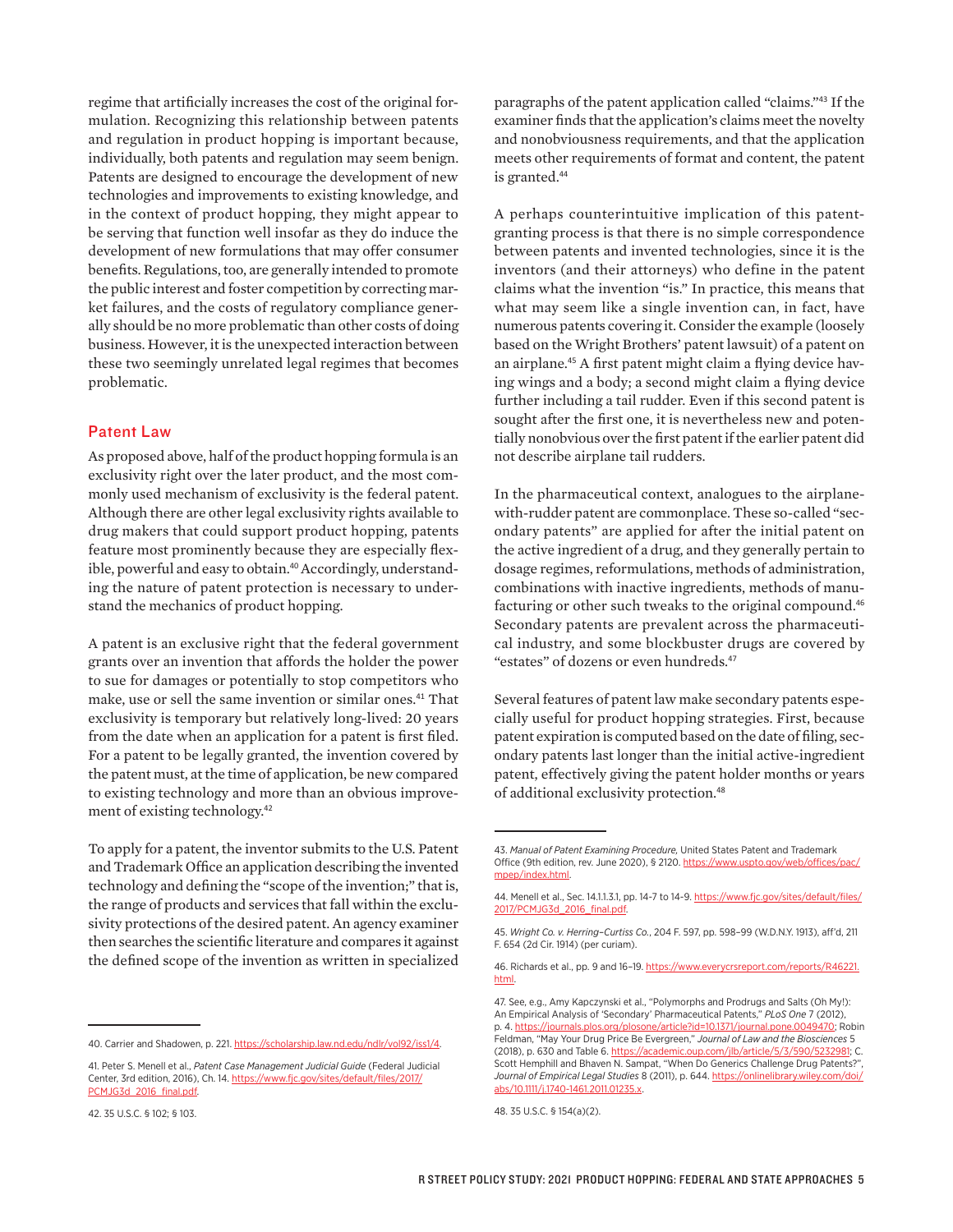Second, the tests of novelty and nonobviousness do not require the later-patented invention to be an improvement upon the first, but only different. This allows minor, inconsequential changes to a drug to be patented even if those changes have no benefit for the drug's safety or efficacy indeed they may be patented even if the resulting treatment is worse than the original.<sup>49</sup>

Third, even when the changes to a drug are indeed so minor that they fail to meet the thresholds of novelty and nonobviousness, they may nevertheless be patented due to the practical difficulties of patent examination. For example, patent examiners systematically lack funding and resources to examine patent applications thoroughly, which means that large numbers of issued patents—about a quarter, by one estimate—are likely erroneous even under current law.50 Secondary patents on drugs, in particular, are reported in multiple studies to be vulnerable to challenge for failing to meet the statutory requirements for patents.<sup>51</sup> Nevertheless, the issuance of just one invalid patent, let alone dozens or hundreds, can delay or deter competition due to the high costs of patent litigation.

Because of these features of current patent law, a drug company can develop a slightly altered formulation of a bestselling drug and obtain secondary patents on that formulation, setting the stage for a product hop. But the strategy would fail if competitors could sell the older formulation at cheap, competitive rates and consumers were able to buy it. Product hopping thus depends not only on secondary patents but also on a regulatory environment that pushes consumers toward reformulations at the drug maker's behest.

#### The Confluence of Patents and Regulation

Consider a situation involving a lifesaving drug, such that demand is perfectly inelastic (since patients cannot choose not to take it). The drug's original formulation is off-patent and subject to generic competition, and a patented improvement is also available. In the absence of external regulation, patients would choose between the products based on the value that they assign to the improvement. For example, if the improvement is from an injectable drug to a tablet, some patients might care greatly about the change while others may be more indifferent. The patent-holding drug maker may then raise the price of the improvement drug to maxi-

mize profits based on those consumer preferences. Because the patent holder possesses a monopoly, the chosen price will be based on that monopoly position and not maximize social welfare. Nevertheless, the market disciplines the set price, and the drug maker stands to profit more if the improvement brings more value to consumers.

Introducing just a small degree of regulation on the offpatent product, however, changes incentives dramatically. The regulation may be thought of as an added cost atop the price of the off-patent formulation, insofar as either the generic manufacturer must outlay costs of compliance or the consumer must make extra effort to procure the regulated generic.<sup>52</sup> In this case, if the patent-holding drug maker charges marginally less than the competitive price of the offpatent drug plus the cost of the regulation, then it captures the entire market. The magnitude of the improvement is irrelevant, since patients will choose the patented "improvement" over the generic purely for cost reasons. Indeed, the cost imposed by the regulation is the driving force behind the pricing of the drug, and if the regulation makes the off-patent formulation unobtainable (effectively giving it infinite cost), then the patent-holding drug maker is free to charge as much as it wants for the improvement—even if the improvement offers no consumer benefit.

Notably, this result occurs only in the presence of both a patent exclusivity over the improvement product and a regulatory cost on the original formulation. Without the patent, competitors would be free to sell the improvement product as well, overcoming the regulatory cost and driving down the price of the improvement to competitive levels. Without the regulation, pricing of the improvement product would simply fall to ordinary market dynamics as described above. It is only in the presence of both that a valueless improvement can capture a market and restrain competition over the original formulation.

#### Examples of Regulatory Costs

The cases of product hopping discussed so far, as well as others, closely fit this pattern of product hopping as a confluence of patents and regulation. That said, it is sometimes not obvious what constitutes a "regulation" or how that regulation imposes costs on competitors. This section therefore considers several forms of regulatory barriers that drug companies have taken advantage of in executing their product hopping strategies.

The most striking regulatory strategy would be to ban the pre-improvement formulation outright. The albuterol HFA inhaler example above fits this pattern, as GlaxoSmithKline

<sup>49.</sup> W. Nicholson Price II, "The Cost of Novelty," *Columbia Law Review* 120 (2020), p. 794.<https://columbialawreview.org/content/the-cost-of-novelty>.

<sup>50.</sup> See, e.g., Michael D. Frakes and Melissa F. Wasserman, "Irrational Ignorance at the Patent Office," Vanderbilt Law Review 72 (2019), p. 975. [https://vanderbiltlawreview.](https://vanderbiltlawreview.org/lawreview/2019/04/irrational-ignorance-at-the-patent-office) [org/lawreview/2019/04/irrational-ignorance-at-the-patent-office](https://vanderbiltlawreview.org/lawreview/2019/04/irrational-ignorance-at-the-patent-office); Shawn P. Miller, "Where's the Innovation: An Analysis of the Quantity and Qualities of Anticipated and Obvious Patents," *Virginia Journal of Law and Technology* 18 (2013), p. 1. [https://www.](https://www.vjolt.org/volume-18) [vjolt.org/volume-18.](https://www.vjolt.org/volume-18)

<sup>51.</sup> See, e.g., Hemphill and Sampat. [https://onlinelibrary.wiley.com/doi/abs/10.1111/](https://onlinelibrary.wiley.com/doi/abs/10.1111/j.1740-1461.2011.01235.x) [j.1740-1461.2011.01235.x.](https://onlinelibrary.wiley.com/doi/abs/10.1111/j.1740-1461.2011.01235.x)

<sup>52.</sup> Richard A. Posner, "Taxation by Regulation," *Bell Journal of Economics and Management Science* 2:1 (1971), p. 22. [https://econpapers.repec.org/article/rjebellje/v\\_3a2](https://econpapers.repec.org/article/rjebellje/v_3a2_3ay_3a1971_3ai_3aspring_3ap_3a22-50.htm) [\\_3ay\\_3a1971\\_3ai\\_3aspring\\_3ap\\_3a22-50.htm.](https://econpapers.repec.org/article/rjebellje/v_3a2_3ay_3a1971_3ai_3aspring_3ap_3a22-50.htm)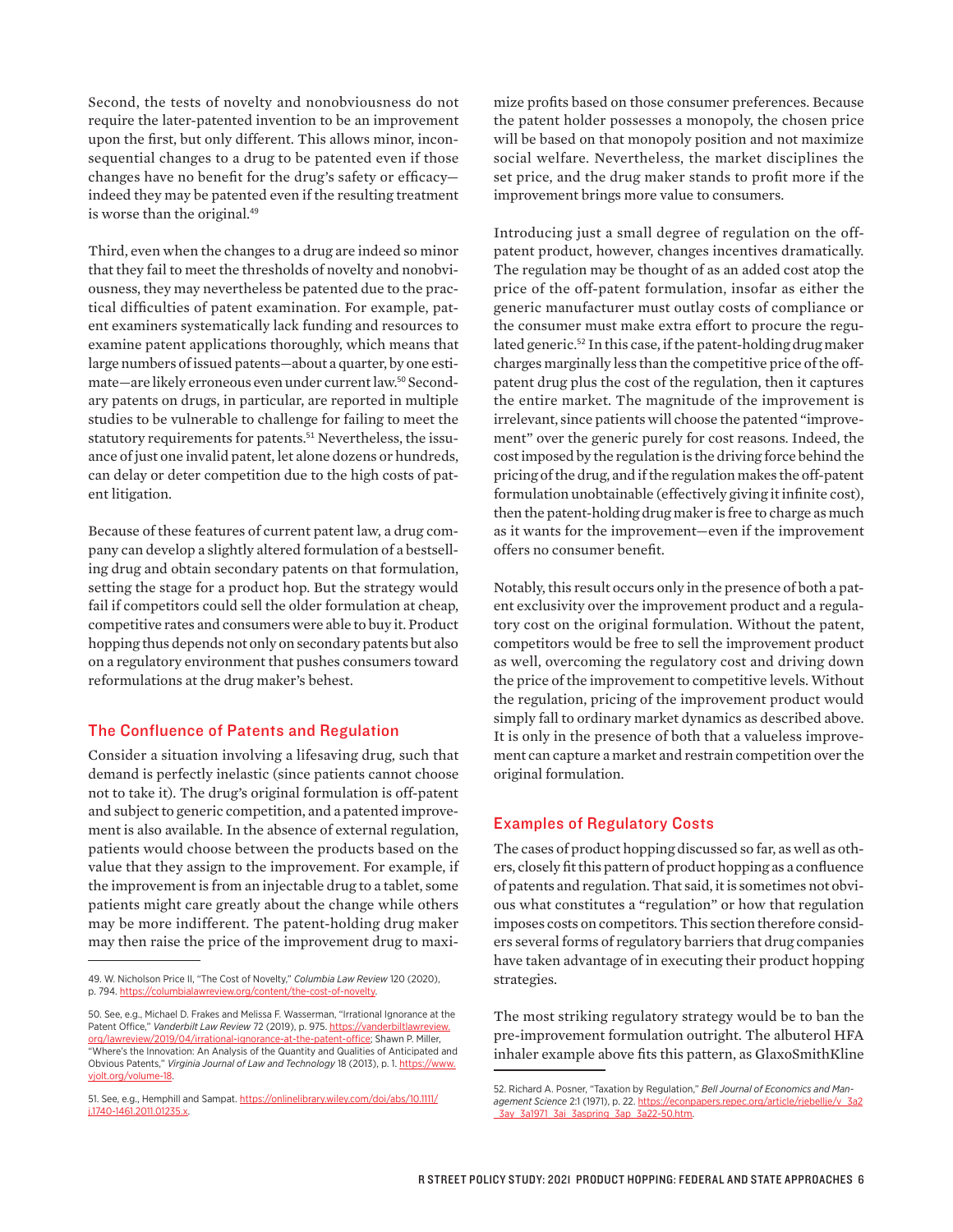was able to have the FDA withdraw approval of the older generic formulation. Similar tactics have been used for other drugs. Purdue Pharma, the manufacturer of oxycodone (OxyContin) developed a patented abuse-resistant formulation called OxyContin OP and persuaded the FDA to withdraw approval for the older formulation just as generics were preparing to come to market.<sup>53</sup> While the rationale for the withdrawal was to prevent illegitimate use of oxycodone, the ultimate effect was to prevent generic competition, guaranteeing Purdue additional years of monopoly protection.<sup>54</sup>

A partial ban can be achieved at different levels of the health insurance system. For example, with Suboxone, the patentholding manufacturer lobbied the Massachusetts Medicaid program to stop reimbursing for the tablet form of the drug, favoring the newer sublingual film product instead. Had the lobbying effort been successful, Massachusetts Medicaid patients at least would have been unable to take advantage of generic competition, instead being forced to pay Indivior's patent-backed monopoly prices on the sublingual film. These examples are known as "hard switches," where the patent holder removes the older product from the market, leaving only the patent-protected newer formulation available.<sup>55</sup>

A second product hopping strategy is the "soft switch," where the patent holder leaves the older product available and even continues to sell it, but promotes the newer product through advertisements and marketing.<sup>56</sup> Superficially, the soft switch might appear to be ordinary competition between the older and newer products, which has led some commentators and judges to view soft-switch product hopping as not economically problematic.<sup>57</sup> Yet soft-switch product hopping takes advantage of regulation as well: namely, the requirement that patients obtain a prescription or other medical provider authorization in order to obtain certain drugs.<sup>58</sup> The prescriber, not being responsible for the costs of the drug, lacks incentives to weigh the costs and benefits of different formulations, which gives rise to a misalignment between the patient and the prescriber known as the "price disconnect."<sup>59</sup> (A second price disconnect is between an insured patient

55. Richards et al., pp. 20-21. [https://www.everycrsreport.com/reports/R46221.html.](https://www.everycrsreport.com/reports/R46221.html) 56. Ibid.

and the insurer, but insurers can close that disconnect by higher shared-responsibility payments for costlier brandname drugs.<sup>60</sup>) In order to overcome the price disconnect, a patient could research the available options and discuss them with the prescriber, but that imposes costs on both parties in the form of time consumed to conduct that research.<sup>61</sup> As a result, the price disconnect is, in effect, a regulatory cost imposed on the older, unadvertised formulation, and that cost explains the success of soft-switch product hops.

#### State Substitution Laws as Deregulation

If the requirement for a prescription acts as a regulatory cost on consumer choice, then laws that restore consumer choice in appropriate situations are essentially deregulatory measures, which may help to alleviate that cost and restore competitive drug pricing. Such measures are found in every state in the nation, and are commonly known as generic substitution laws.<sup>62</sup> While these laws vary from state to state, they generally allow or require a pharmacist filling a prescription for a brand-name drug to substitute a generic equivalent, subject to the patient's approval.<sup>63</sup> Substitution laws thus give the patient a greater opportunity to intervene in the choice among a brand-name drug and lower-cost generics.

In their current form, however, state substitution laws do not address product hopping because of current limits on the substitutions that may be made. States generally require a substituted generic to be "therapeutically equivalent" to the prescribed drug, meaning that the generic is identical in dosage, route of administration, quantity of active ingredient, clinical effect and safety profile.<sup>64</sup> The FDA evaluates therapeutic equivalence in approving drugs, and most states rely on the FDA's determinations in approving substitutions under individual state laws.<sup>65</sup> While these substitution laws apply to the general class of small-molecule drugs, even more stringent state laws apply to the increasingly common class of large-molecule therapeutics known as biologics. States permit substitution of brand-name biologics only with competitor compounds that the FDA deems "interchangeable"

<sup>53.</sup> Lars Noah, "Product Hopping 2.0: Getting the FDA To Yank Your Original License Beats Stacking Patents," *Marquette Intellectual Property Law Review* 19:2 (2015), pp. 172–75. [https://scholarship.law.marquette.edu/cgi/viewcontent.](https://scholarship.law.marquette.edu/cgi/viewcontent.cgi?article=1276&context=iplr) [cgi?article=1276&context=iplr.](https://scholarship.law.marquette.edu/cgi/viewcontent.cgi?article=1276&context=iplr)

<sup>54.</sup> Ibid., pp. 176–77.

<sup>57.</sup> See, e.g., *Walgreen Co. v. AstraZeneca Pharm. LP*, 534 F. Supp. 2d 146, p. 151 (D.D.C. 2008); Benjamin M. Miller, "Product Hopping: Monopolization or Innovation?", *Boston University Journal of Science and Technology Law* 22 (2016), pp. 133–34. [http://www.bu.edu/jostl/files/2016/05/MILLER\\_ART\\_MACROD\\_FINALWEB.pdf](http://www.bu.edu/jostl/files/2016/05/MILLER_ART_MACROD_FINALWEB.pdf).

<sup>58.</sup> Federal Food, Drug, and Cosmetic Act p. 503/b, 21 U.S.C. § 353, [https://www.law.](https://www.law.cornell.edu/uscode/text/21/353) [cornell.edu/uscode/text/21/353](https://www.law.cornell.edu/uscode/text/21/353).

<sup>59.</sup> Carrier and Shadowen, pp. 179-80. [https://scholarship.law.nd.edu/ndlr/vol92/iss1/](https://​scholarship.​law.​nd.​edu/​ndlr/​vol92/​iss1/​4) [4](https://​scholarship.​law.​nd.​edu/​ndlr/​vol92/​iss1/​4). See also: *In re Suboxone (Buprenorphine Hydrochloride & Naloxone) Antitrust Litig.*, 64 F. Supp. 3d 665, p. 684 (E.D. Pa. 2014).

<sup>60.</sup> Jennifer N. Howard et al., "Influencers of Generic Drug Utilization: A Systematic Review," Research in Social and Administrative Pharmacy 14:7 (2018), p. 619. [https:](https://pubmed.ncbi.nlm.nih.gov/28814375)// pubmed.ncbi.nlm.nih.gov/28814375.

<sup>61.</sup> Alison Masson and Robert L. Steiner, "Generic Substitution and Prescription Drug Prices: Economic Effects of State Drug Product Selection Laws," Federal Trade Commission, 1985, pp. 46–47. [https://www.ftc.gov/sites/default/files/documents/reports/](https://www.ftc.gov/sites/default/files/documents/reports/generic-substitution-prescription-drug-prices-economic-effects-state-drug-product-selection-laws/massonsteiner.pdf) [generic-substitution-prescription-drug-prices-economic-effects-state-drug-product](https://www.ftc.gov/sites/default/files/documents/reports/generic-substitution-prescription-drug-prices-economic-effects-state-drug-product-selection-laws/massonsteiner.pdf)[selection-laws/massonsteiner.pdf.](https://www.ftc.gov/sites/default/files/documents/reports/generic-substitution-prescription-drug-prices-economic-effects-state-drug-product-selection-laws/massonsteiner.pdf)

<sup>62.</sup> Jesse C. Vivian, "Generic-Substitution Laws," *US Pharmacist* 33:6 (2008), p. 30. [https://www.uspharmacist.com/article/generic-substitution-laws.](https://www.uspharmacist.com/article/generic-substitution-laws)

<sup>63.</sup> Ibid.; Masson and Steiner, pp. 1–2. [https://www.ftc.gov/sites/default/files/docu](https://www.ftc.gov/sites/default/files/documents/reports/generic-substitution-prescription-drug-prices-economic-effects-state-drug-product-selection-laws/massonsteiner.pdf)[ments/reports/generic-substitution-prescription-drug-prices-economic-effects](https://www.ftc.gov/sites/default/files/documents/reports/generic-substitution-prescription-drug-prices-economic-effects-state-drug-product-selection-laws/massonsteiner.pdf)[state-drug-product-selection-laws/massonsteiner.pdf.](https://www.ftc.gov/sites/default/files/documents/reports/generic-substitution-prescription-drug-prices-economic-effects-state-drug-product-selection-laws/massonsteiner.pdf)

<sup>64.</sup> *Approved Drug Products with Therapeutic Equivalence Evaluations (the Orange Book)* (U.S. Food and Drug Administration, 41st edition, 2021), p. vii [hereinafter *Orange Book*]. [https://www.fda.gov/media/71474/download.](https://​www.​fda.​gov/​media/​71474/​download)

<sup>65.</sup> Vivian, Table 2.<https://www.uspharmacist.com/article/generic-substitution-laws>.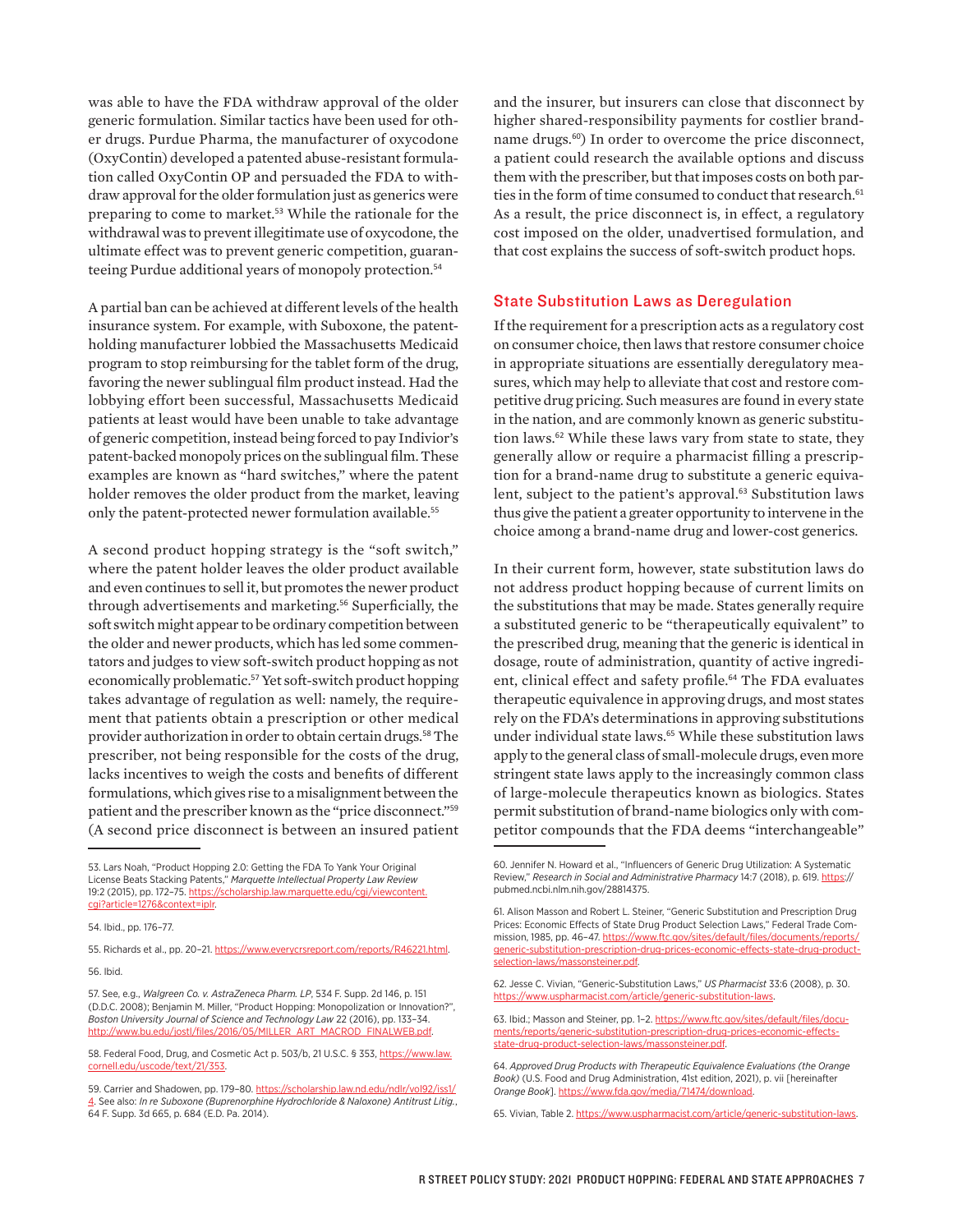under a recently enacted federal biologics law.<sup>66</sup> While the FDA has approved several biologics as "biosimilar" to brandname products, none has been approved as interchangeable to date.<sup>67</sup>

Since product hopping involves introducing a reformulated product that is different from the generically available one, substitution laws will generally not overcome the price disconnect or enable consumer choice. If a prescription is written for the new formulation, the pharmacist cannot invoke substitution laws to dispense a generic of the original formulation since the two formulations are not therapeutically equivalent. A small number of states permit "therapeutic substitution," which permits the pharmacist to select from a wider range of equivalents, but those laws are more cumbersome to use as they require the prescriber to actively approve such substitution.<sup>68</sup> With respect to product hopping, then, state substitution laws are a helpful starting point for policy but not a solution in themselves.

## POLICY ALTERNATIVES TO CURB PRODUCT **HOPPING**

If product hopping depends on both patent exclusivity on a new drug formulation and a regulatory cost on the older, unpatented formulation, then policy that limits product hopping should target at least one of those two dependencies. The wrinkle in identifying appropriate policy reform, however, is that both the patent system and regulatory law serve important purposes standing alone. The goal of the proposals below, then, is to overcome the patent–regulation confluence while minimally disrupting the individual benefits of each legal system.

#### Evidence of Clinical Improvements

The price disconnect of soft-switch product hopping depends on an information asymmetry: The prescriber may have better information about available treatments but diminished incentives to care about cost; the patient is costsensitive but must expend time and effort to learn about available alternatives. A straightforward approach to reducing the effectiveness of product hopping then is to reduce this asymmetry by better informing patients. Patients who are aware of lower-cost alternatives to the drugs that their providers prescribe are at least in a position to have a conver-

sation with their provider about the best course of treatment in view of their financial interests.

Dmitry Karshtedt proposes alleviating the prescriberpatient information asymmetry through a new form of FDA labeling. The FDA is tasked with evaluating—based on a drug manufacturer's input and studies— whether a new formulation exhibits any improvements over existing available treatments.<sup>69</sup> If the manufacturer declines or is unable to prove such improvements, Karshtedt proposes that the drug label should contain a warning that no comparative data has been provided; otherwise the label would summarize the improvements found.70 Being able to review this information, patients would be aware of options available to them and potentially opt for lower-cost treatments in consultation with their medical providers.

While Karshtedt's proposed "general authority" to evaluate drug improvements would be a novel addition to the FDA's purview, the agency is already familiar with assessing whether new drugs are improvements upon older ones in multiple contexts. For example, the FDA grants priority review status to a drug application, which reduces the pendency of agency review, for drugs that "would be a significant improvement in the safety or effectiveness of the treatment, diagnosis, or prevention of a serious or life-threatening condition compared to available therapies."<sup>71</sup> The FDA may also grant accelerated approval status for drugs that "provide meaningful therapeutic benefit to patients over existing treatments."<sup>72</sup> The FDA also permits drug companies to request inclusion of comparative remarks on the drug label, provided that they can show clinical data to the FDA's satisfaction supporting those comparative remarks. Indeed, many companies actively seek to include such remarks since they are advantageous for marketing the approved drug.<sup>73</sup> Notably, the improvements need not be to safety or efficacy: Benefits such as patient convenience can be noted on the label, so long as the drug company can show study evidence of those benefits.<sup>74</sup> These examples

72. 21 C.F.R. § 314.500.

<sup>66.</sup> Richard Cauchi, "State Laws and Legislation Related to Biologic Medications and Substitution of Biosimilars," *National Conference of State Legislatures*, May 3, 2019. [https://www.ncsl.org/research/health/state-laws-and-legislation-related-to-biologic](https://www.ncsl.org/research/health/state-laws-and-legislation-related-to-biologic-medications-and-substitution-of-biosimilars.aspx)[medications-and-substitution-of-biosimilars.aspx.](https://www.ncsl.org/research/health/state-laws-and-legislation-related-to-biologic-medications-and-substitution-of-biosimilars.aspx)

<sup>67.</sup> Ana Santos Rutschman, "Regulatory Malfunctions in the Drug Patent Ecosystem," *Emory Law Journal* 70:2 (2020), pp. 374–75. [https://scholarlycommons.law.emory.](https://​scholarlycommons.​law.​emory.​edu/​elj/​vol70/​iss2/​3) [edu/elj/vol70/iss2/3](https://​scholarlycommons.​law.​emory.​edu/​elj/​vol70/​iss2/​3).

<sup>68.</sup> Jonathan J. Darrow et al., "Reconsidering the Scope of US State Laws Allowing Pharmacist Substitution of Generic Drugs," *BMJ* 369 (2020), p. 4 and Table 2. [https://](https://www.bmj.com/content/369/bmj.m2236) [www.bmj.com/content/369/bmj.m2236](https://www.bmj.com/content/369/bmj.m2236).

<sup>69.</sup> Dmitry Karshtedt, "The More Things Change: Improvement Patents, Drug Modifications, and the FDA," *Iowa Law Review* 104:3 (2019), pp. 1194-98. [https://ilr.law.](https://ilr.law.uiowa.edu/print/volume-104-issue-3/the-more-things-change-improvement-patents-drug-modifications-and-the-fda) [uiowa.edu/print/volume-104-issue-3/the-more-things-change-improvement-patents](https://ilr.law.uiowa.edu/print/volume-104-issue-3/the-more-things-change-improvement-patents-drug-modifications-and-the-fda)[drug-modifications-and-the-fda](https://ilr.law.uiowa.edu/print/volume-104-issue-3/the-more-things-change-improvement-patents-drug-modifications-and-the-fda).

<sup>70.</sup> Ibid., p. 1195.

<sup>71.</sup> Center for Drug Evaluation and Research, "Manual of Policies and Procedures 6020.3: Review Designation Policy: Priority (P) and Standard (S)," Food and Drug Administration, June 25, 2013, p. 6. [https://www.fda.gov/media/72723/download.](https://www.fda.gov/media/72723/download)

<sup>73. &</sup>quot;Guidance for Industry: Clinical Studies Section of Labeling for Human Prescription Drug and Biological Products—Content and Format," U.S. Food and Drug Administration, January 2006, pp. 5-6. https://www.fda.gov/media/72140/download

<sup>74.</sup> See, e.g., "Patient Preference Information – Voluntary Submission, Review in Premarket Approval Applications, Humanitarian Device Exemption Applications, and De Novo Requests, and Inclusion in Decision Summaries and Device Labeling," U.S. Food and Drug Administration, May 18, 2015, pp. 18–20. [https://www.fda.gov/media/92593/](https://www.fda.gov/media/92593/download) [download;](https://www.fda.gov/media/92593/download) F. Reed Johnson and Mo Zhou, "Patient Preferences in Regulatory Benefit-Risk Assessments: A US Perspective," *Value in Health* 19:6 (2016), p. 741. [https://](https://pubmed.ncbi.nlm.nih.gov/27712700) [pubmed.ncbi.nlm.nih.gov/27712700](https://pubmed.ncbi.nlm.nih.gov/27712700).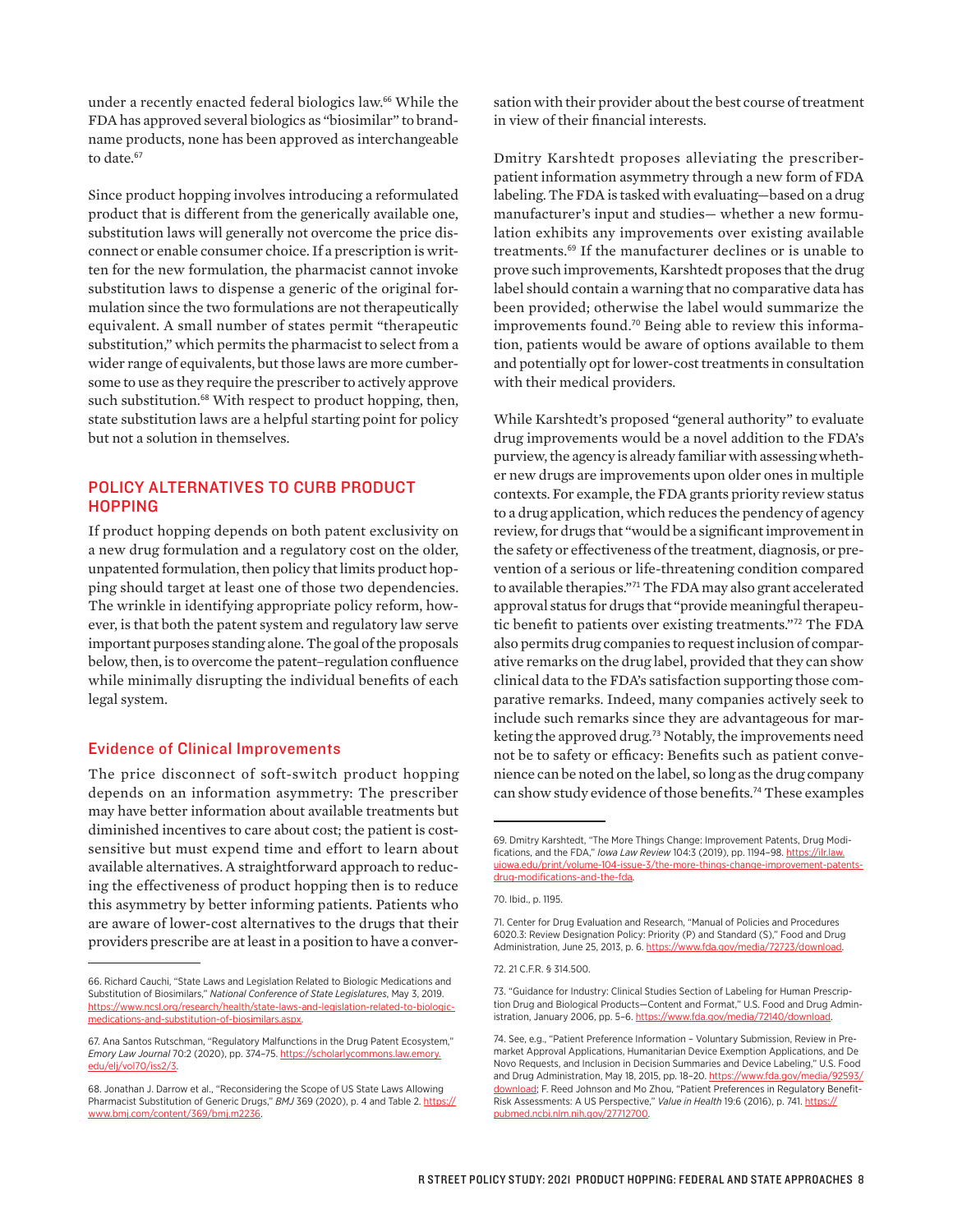show that the FDA has the capacity to evaluate comparative improvements between drug formulations, and that capacity could easily be leveraged to overcome information asymmetries that underlie many instances of product hopping.

#### Modernizing Substitution Laws

One may wonder whether improved information about a product-hopped drug's benefits would be sufficient to inform patients about their available alternatives and initiate a conversation with their providers. After all, generic alternatives to brand-name drugs are published in the FDA's *Orange Book*, and yet the existence and use of generic substitution laws suggest that patients may be insufficiently aware of those generic alternatives or reluctant to ask physicians about them.<sup>75</sup> This observation suggests a second reform for product hopping: Expanding state substitution laws in ways that further improve patient informedness and decrease the regulatory barrier to choosing lower-cost options.

A first cut would be to allow for a wider range of substitutions. Jonathan Darrow and colleagues propose broadening substitution laws to give state health agencies greater discretion to deem particular drug formulations substitutable, and also note several states that permit, with physician approval, "therapeutic substitution" of non-equivalent drugs within the same therapeutic class.<sup>76</sup> Since product hopping generally involves minor reformulations of existing drugs, Darrow and colleagues contend that broader substitution authority will forestall some degree of product hopping at the point of dispensation.<sup>77</sup>

Commentators have raised two main concerns with therapeutic substitution. The first is that there may be uncertainty in substituting a well-tested drug with a newer one of lessestablished safety or efficacy.<sup>78</sup> But this concern is irrelevant to substitution in the context of product hopping, since the substituted drug is older and likely better evaluated than the new formulation. Second, several medical professionals have argued that the prescriber rather than the pharmacist is in the best position to select among alternative treatments for a particular patient.<sup>79</sup> Darrow and colleagues counter that pharmacists are often in a better position to evaluate these

questions, since they have greater training in drug chemistry than physicians.<sup>80</sup> Yet, even taking this concern as true, it is unclear how prescribing physicians can make these evaluations of differences between drug formulations without scientific comparisons.<sup>81</sup> This would merely bolster the case for FDA-approved comparative studies of drug improvements as described above.<sup>82</sup>

Indeed, the combination of expanded substitution laws with a requirement for comparative studies appears especially powerful. FDA-approved comparative information on a drug reformulation's label would give a scientific basis for state health agencies to determine whether a non-equivalent reformulation is substitutable with a different generic. In effect, the FDA serves an information-forcing role to determine what improvements a new formulation exhibits, and broadened substitution enables pharmacists to ensure that patients can take advantage of that information at the time of purchase. Taken together, these two reforms lower informational costs to patients, thereby reducing the regulatory cost gap that arises from the patient–prescriber price disconnect and decreasing the effectiveness of product hopping.

Expanding substitution laws would likely also require making the procedures of substitution more flexible. Currently, each state applies a largely uniform approach to substitution: If a prescribed brand-name drug has a generic equivalent, then the pharmacy generally follows the same rules of patient consent and provider notification regardless of the nature of the drug.<sup>83</sup> This one-size-fits-all approach is reasonable where the substituted drug is therapeutically equivalent, but where non-equivalent drugs are substitutable, variations in procedure may be required. Where a new formulation is shown to be safer or more efficacious than its predecessor, for example, it may be appropriate to deny substitution altogether; where no clinical difference is shown, on the other hand, substitution may be permitted with minimal patient approval. An important case is when the new formulation is clinically indistinguishable but shown to be more convenient for patients, for example a reformulation to make a pill smaller and easier to swallow. Patient choice should be paramount here, as the patient is the only person in a position to weigh the benefits of convenience over any additional costs of the reformulated drug. A greater range of substitutability thus requires a greater range of substitution procedures.

<sup>75.</sup> Masson and Steiner, pp. 42 and 45. [https://www.ftc.gov/sites/default/files/docu](https://www.ftc.gov/sites/default/files/documents/reports/generic-substitution-prescription-drug-prices-economic-effects-state-drug-product-selection-laws/massonsteiner.pdf)[ments/reports/generic-substitution-prescription-drug-prices-economic-effects](https://www.ftc.gov/sites/default/files/documents/reports/generic-substitution-prescription-drug-prices-economic-effects-state-drug-product-selection-laws/massonsteiner.pdf)[state-drug-product-selection-laws/massonsteiner.pdf](https://www.ftc.gov/sites/default/files/documents/reports/generic-substitution-prescription-drug-prices-economic-effects-state-drug-product-selection-laws/massonsteiner.pdf).

<sup>76.</sup> Darrow et al., pp. 3-4. <https://www.bmj.com/content/369/bmj.m2236>.

<sup>77.</sup> Ibid., p. 3.

<sup>78.</sup> See, e.g., Curt D. Furberg et al., "Are Drugs Within a Class Interchangeable?", *Lancet* 354:9185 (1999), p. 1203. [https://pubmed.ncbi.nlm.nih.gov/10513728.](https://pubmed.ncbi.nlm.nih.gov/10513728)

<sup>79.</sup> Elliott M. Antman and James J. Ferguson, "Should evidence-based proof of efficacy as defined for specific therapeutic agent be extrapolated to encompass a therapeutic class of agents?", *Circulation* 108:21 (2003), p. 2606. https://pubmed. ncbi.nlm.nih.gov/14638523; Dean J. Kereiakes and James T. Willerson, "Therapeutic Substitution: Guilty Until Proven Innocent," *Circulation* 108:21 (2003), p. 2612. [https://](https://pubmed.ncbi.nlm.nih.gov/14638525) [pubmed.ncbi.nlm.nih.gov/14638525.](https://pubmed.ncbi.nlm.nih.gov/14638525)

<sup>80.</sup> Darrow et al., p. 4. [https://www.bmj.com/content/369/bmj.m2236.](https://​www.​bmj.​com/​content/​369/​bmj.​m2236)

<sup>81.</sup> Furberg et al., p. 1203. [https://pubmed.ncbi.nlm.nih.gov/10513728.](https://pubmed.ncbi.nlm.nih.gov/10513728)

<sup>82.</sup> Ibid., pp. 1203–04.

<sup>83.</sup> See, e.g., Vivian.<https://www.uspharmacist.com/article/generic-substitution-laws>; Yan Song and Douglas Barthold, "The Effects of State-Level Pharmacist Regulations on Generic Substitution of Prescription Drugs," *Health Economics* 27:11 (2018), p. 1717. https://pubmed.ncbi.nlm.nih.gov/29992674.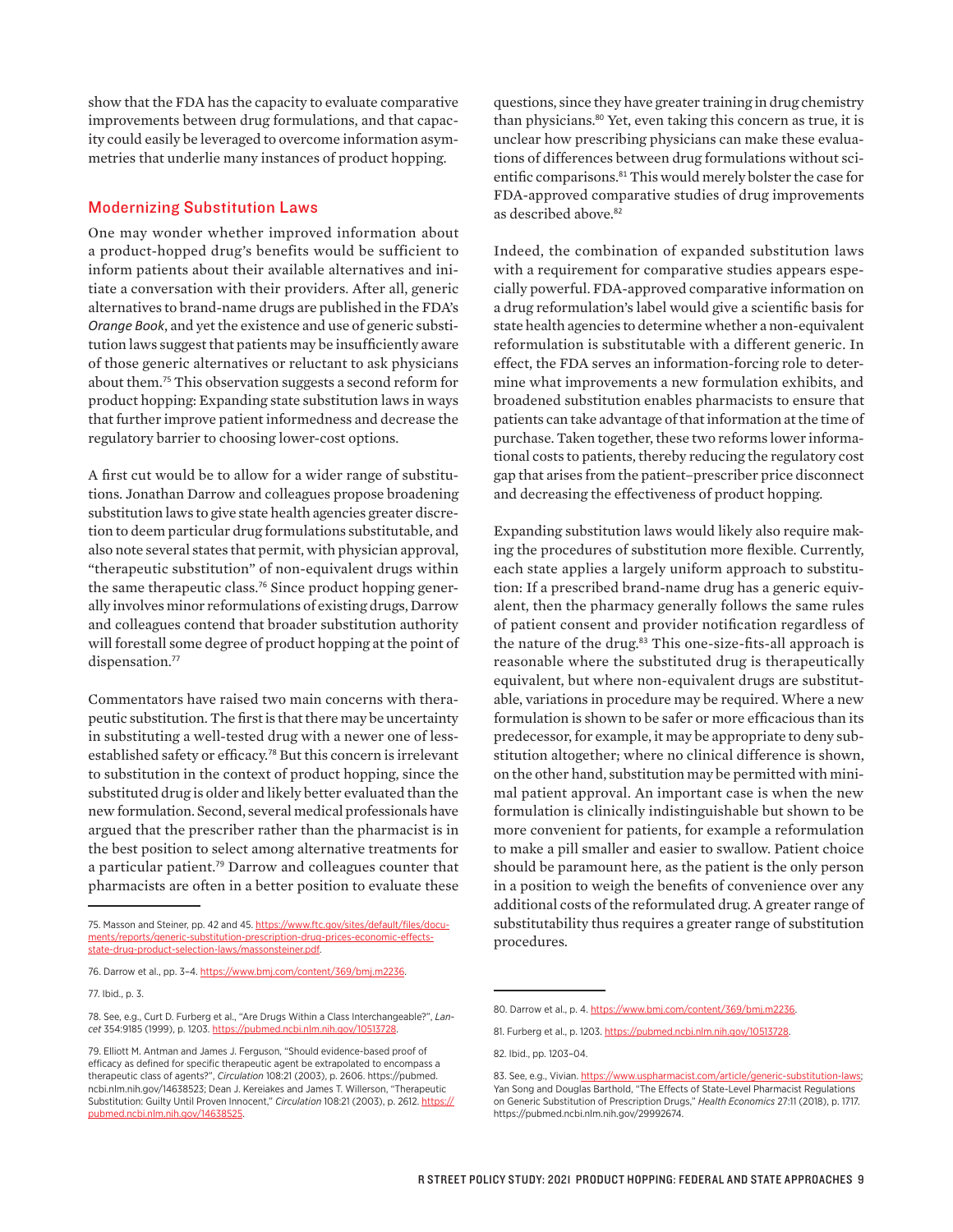#### Stricter Patent Requirements

While the above two policy recommendations focus on the regulatory cost arm of product hopping, approaches that target the patent exclusivity arm are viable as well. As discussed above, patents are the preferred form of exclusivity for product hopping because they are easily obtained without a required showing of improvement, and because they are powerfully enforceable even when erroneously granted. Requiring a greater showing of improvement as a condition for patentability would therefore limit the effectiveness of patents as a tool for product hopping.

The most direct reform would be to change the substantive patent law requirements to demand this showing of improvement. Senator Lindsey Graham drafted (but did not introduce) legislation that would have created a presumption of obviousness for certain drug combinations or reformulations, and other commentators have proposed declaring specific improvements of drugs unpatentable.<sup>84</sup> While tightening of patentability requirements would likely have a strong effect on product hopping, such reform faces at least two practical difficulties. First, recent experience with efforts to reform a different aspect of substantive patentability law shows that doing so would be politically complicated and difficult.<sup>85</sup> Second, the courts have historically played a vigorous role in interpreting patentability rules, so any legislation changing rules would have potentially indeterminate effect for years until the courts decide enough cases to develop a body of law around that legislation.<sup>86</sup>

Accordingly, a more promising avenue is procedural reform to ensure that patents are granted correctly at the USPTO.<sup>87</sup> As observed above with respect to Suboxone and other product-hopped drugs, the patents that enable product hopping often fail the tests of validity even under current law, so preventing those patents from erroneously issuing in the first place would reduce at least some of the worst cases of product hopping. Research by Michael Frakes and Melissa Wassermann shows that giving patent examiners more time to review patent applications could cut down on errors substantially and cost-effectively.88 Furthermore, accurate patent examination depends on relevant expertise in science and drug development, and the FDA houses much of that expertise.<sup>89</sup> Increased collaboration between the USPTO and the FDA could thus enable knowledge transfers that would lead to improved examination of secondary drug patents, limiting issuance of erroneous patents that can become the basis of product hopping.

#### Bridging the Patent–Regulation Divide

The policy recommendations thus far have focused on product hopping in general or soft-switch product hopping, rather than hard-switch examples. Indeed, the recommendations on consumer choice and drug substitutions would be ineffective for hard switches where the older formulation is prohibited from sale entirely. It is arguably reasonable to focus more on soft-switch product hopping because antitrust law appears to be largely effective in remedying hard switches. Several courts have drawn a line between hard and soft switches with respect to antitrust suits against the firm engaging in product hopping.<sup>90</sup> Although commentators such as Carrier and Shadowen disagree with how courts have applied antitrust law to soft switches, they agree that hardswitch product hopping is anticompetitive in most cases.<sup>91</sup>

Still, a non-antitrust approach to product hopping may be desirable in cases like the albuterol inhaler where the regulatory arm of the product hopping scheme involves a public interest rulemaking. One particularly clever approach may be drawn from fields such as telecommunications. As Tejas Narechania observes, Federal Communications Commission projects such as the digital television transition and modernization of the 911 system have run into roadblocks when the relevant technologies for the projects were patented.<sup>92</sup> To overcome these, the FCC has occasionally adopted regulations requiring use of particular technologies on the condition that holders of patents on those technologies make commitments to license their patents to competitors on fair, reasonable and non-discriminatory terms.<sup>93</sup> Indeed, it is longstanding executive policy that federal agencies may only adopt technology standards into regulations where pat-

<sup>84.</sup> Steve Brachmann, "Congress Adds TERM Act and No Combination Drug Patents Act to List of Drug Patent Bills Being Considered," *IPWatchdog*, June 20, 2019. [https://www.ipwatchdog.com/2019/06/20/congress-term-act-no-combination-drug](https://www.ipwatchdog.com/2019/06/20/congress-term-act-no-combination-drug-patents-act-added-list-drug-patent-bills-considered/id=110525)[patents-act-added-list-drug-patent-bills-considered/id=110525.](https://www.ipwatchdog.com/2019/06/20/congress-term-act-no-combination-drug-patents-act-added-list-drug-patent-bills-considered/id=110525) See also: Metzke. [https://uclajolt.com/home/Articles/2010/01\\_100915\\_metzke.pdf.](https://uclajolt.com/home/Articles/2010/01_100915_metzke.pdf)

<sup>85.</sup> See, e.g., Barry J. Herman and William R. Hubbard, "The Uncertain Future of Patent Eligibility," The National Law Review, Aug. 1, 2019. [https://www.natlawreview.com/](https://www.natlawreview.com/article/uncertain-future-patent-eligibility) [article/uncertain-future-patent-eligibility.](https://www.natlawreview.com/article/uncertain-future-patent-eligibility)

<sup>86.</sup> Jonas Anderson, "Congress as a Catalyst of Patent Reform at the Federal Circuit," *American University Law Review* 63:4 (2014), pp. 1010–12. [https://digitalcommons.wcl.](https://digitalcommons.wcl.american.edu/aulr/vol63/iss4/2) [american.edu/aulr/vol63/iss4/2](https://digitalcommons.wcl.american.edu/aulr/vol63/iss4/2).

<sup>87.</sup> C. Scott Hemphill and Bhaven Sampat, "Drug Patents at the Supreme Court," *Science* 339 (2013), p. 1387. [http://awa2014.concurrences.com/IMG/pdf/drug\\_patents\\_](http://awa2014.concurrences.com/IMG/pdf/drug_patents_at_the_supreme_court_science.pdf) [at\\_the\\_supreme\\_court\\_science.pdf;](http://awa2014.concurrences.com/IMG/pdf/drug_patents_at_the_supreme_court_science.pdf) *Pharmaceutical Sector Inquiry: Final Report,*  Competition Directorate-General, European Commission, July 8, 2009, p. 191. [https://](https://ec.europa.eu/competition/sectors/pharmaceuticals/inquiry/staff_working_paper_part1.pdf) [ec.europa.eu/competition/sectors/pharmaceuticals/inquiry/staff\\_working\\_paper\\_](https://ec.europa.eu/competition/sectors/pharmaceuticals/inquiry/staff_working_paper_part1.pdf) [part1.pdf.](https://ec.europa.eu/competition/sectors/pharmaceuticals/inquiry/staff_working_paper_part1.pdf)

<sup>88.</sup> Frakes and Wasserman. [https://vanderbiltlawreview.org/lawreview/2019/04/](https://vanderbiltlawreview.org/lawreview/2019/04/irrational-ignorance-at-the-patent-office) [irrational-ignorance-at-the-patent-office.](https://vanderbiltlawreview.org/lawreview/2019/04/irrational-ignorance-at-the-patent-office)

<sup>89.</sup> Karshtedt, pp. 1143–44. [https://ilr.law.uiowa.edu/print/volume-104-issue-3/the](https://ilr.law.uiowa.edu/print/volume-104-issue-3/the-more-things-change-improvement-patents-drug-modifications-and-the-fda)[more-things-change-improvement-patents-drug-modifications-and-the-fda.](https://ilr.law.uiowa.edu/print/volume-104-issue-3/the-more-things-change-improvement-patents-drug-modifications-and-the-fda)

<sup>90.</sup> See, e.g., *In re Suboxone (Buprenorphine Hydrochloride & Naloxone) Antitrust Litig.*, 64 F. Supp. 3d 665, pp. 681–82 (E.D. Pa. 2014); *Walgreen Co. v. AstraZeneca Pharm. LP*, 534 F. Supp. 2d 146, p. 151 (D.D.C. 2008).

<sup>91.</sup> Carrier and Shadowen, pp. 218–19. [https://scholarship.law.nd.edu/ndlr/vol92/iss1/4.](https://scholarship.law.nd.edu/ndlr/vol92/iss1/4)

<sup>92.</sup> Tejas N. Narechania, "Patent Conflicts," *Georgetown Law Journal* 103 (2015), pp. 1498–1501 and 1533–34. [https://papers.ssrn.com/sol3/papers.cfm?abstract\\_](https://papers.ssrn.com/sol3/papers.cfm?abstract_id=2520698) [id=2520698.](https://papers.ssrn.com/sol3/papers.cfm?abstract_id=2520698)

<sup>93.</sup> Ibid., p. 1534; Conversion to Digital Television, 67 Fed. Reg. 63290, p. 63294 (Federal Communications Commission Oct. 11, 2002).